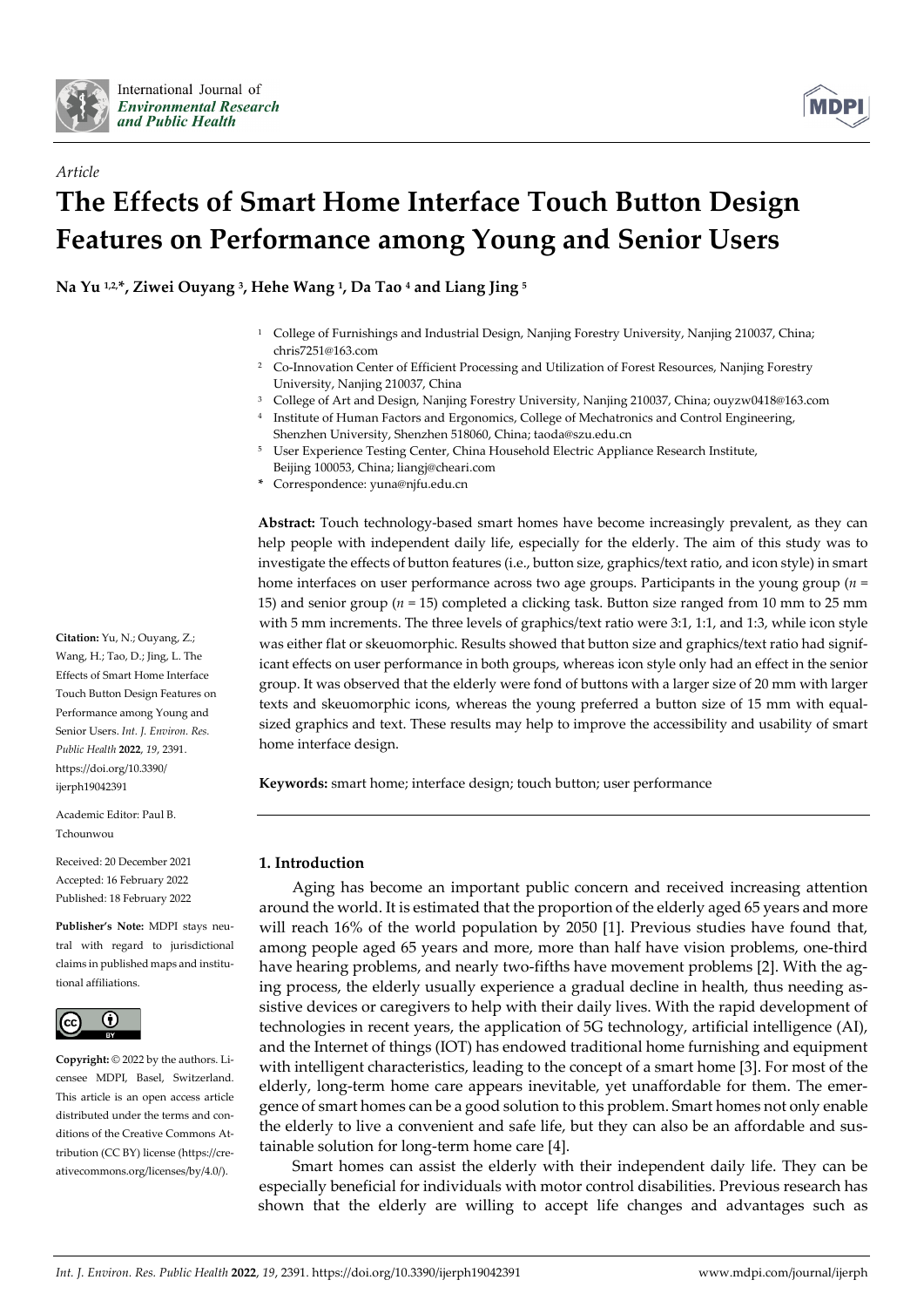emergency assistance, fall prevention and detection, and medicine reminders from smart home devices [5–7]. However, there is still a long way to go for the commercialization and use of smart homes. In many studies, although the word "elderly" was used in the abstract and the title of the paper, the actual experiment was carried out on young people, whereas research on middle-aged and elderly people is relatively scarce [8]. Consequently, it is necessary to carry out research for different ages and truly include the elderly population. The development of this kind of research can provide a reference for smart home design based on the performance of different age groups.

A touchscreen interface is the most direct and common way of interacting with smart home devices, which entails the need for universal design. The main reason for the success of touchscreen interfaces is that they allow direct input and are a more intuitive and accessible way to support human–computer interaction [9]. However, users still encounter many problems when using touchscreens, such as finger occlusion and individual variation [10–12], and the design characteristics of the interface affect user performance [13– 16]. To solve these limitations, the interface design of smart home control should fully consider factors that may affect the use of the devices. Moreover, efforts should be made to develop intuitive visual user interfaces for consumers, and these user interfaces should be evaluated frequently using quality of Experience (QoE) metrics [17]. The corresponding solutions to the usability problems of touchscreen interface design were summarized in the early stage, and it was found that the solutions mostly involve the reasonable design of icons, text, interface layout, information display, text prompt, size, and location.

The purpose of this study was, therefore, to investigate the effects of touch button design features of smart home interfaces on user performance and perceptions by individuals of different ages, by taking button size, graphic/text ratio, and icon style as examples. While the majority of previous studies focused on small touchscreen devices, this study simulated a smart home terminal interface with a large touchscreen device. Results from this study could help improve the usability of smart home interfaces and guide design for users of different ages.

# **2. Related Work**

## *2.1. Button Size*

Earlier studies believed that a larger button size led to better performance [18,19], especially for freehand interaction [20]. However, button sizes should be kept optimal minimal because of the limited screen space in many cases. Several international standards have been developed to indicate button size recommendations. ANSI/HFES 100-2007 recommends a minimum button size of 9.5 mm, with no modifications larger than 22 mm [21]. ISO 9241-9 [22] recommends a button size of 22–23 mm (the breadth of the distal finger joint of a 95th percentile male). Other researchers believed that a button with a size of 19.05 mm and a gap of 6 mm is best [23]. Moreover, researchers found that, when the button size was 17.5 mm and larger (e.g., 19.05 mm and 20 mm), better user performance could be generated under different levels of button spacing [24–26]. Thus, there is no consensus on button size among these standards and previous studies. In addition, previous studies have suggested that button design should be evaluated with various user groups and situations. Chen [27] reported that user performance was better at a button size of 20 mm for the healthy group, while the disabled group had a continuously improved user performance as button size increased. Yueh [28] found that, compared with young people, the elderly preferred larger buttons with a side length of 20 mm when using touchscreens. Jin [25] found that, for the elderly with normal finger movement, a button size of 16.51 mm was best, whereas, for the elderly with low finger flexibility, a button size of at least 19.05 mm was required. Other studies considered posture. When the button size was less than 20 mm, the user performance in a standing posture was worse than that when sitting, while there was no significant difference in user performance when the button size was larger [13]. Despite more and more research being published on touchscreen use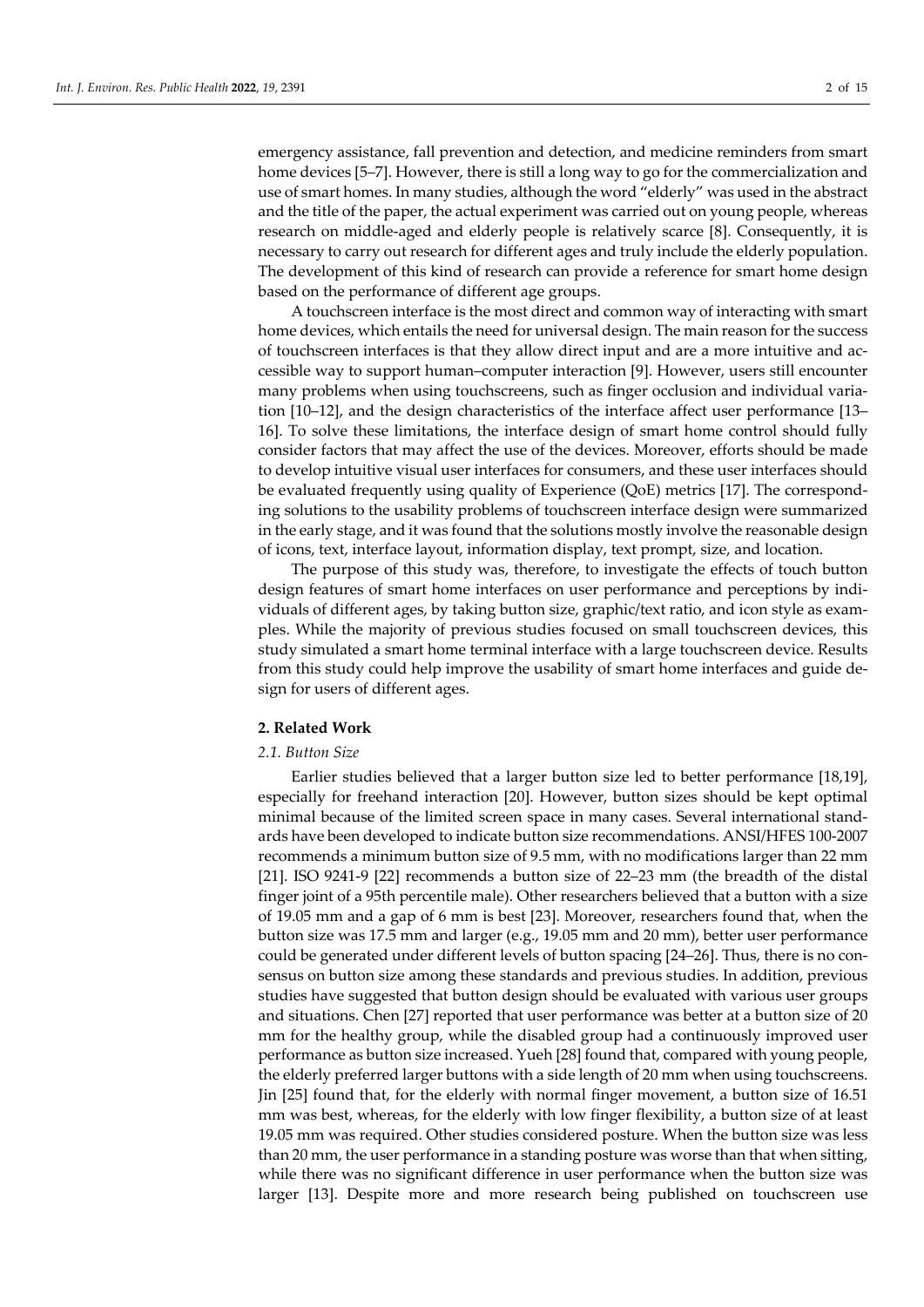performance and related standards, studies on touchscreen use in smart home terminal interfaces are still lacking.

# *2.2. Graphic/Text Ratio*

Previous studies indicated that graphic symbols can reduce the complexity of interface and improve the efficiency of information transmission. Compared with text messages, participants can more quickly and more accurately identify graphic information [29–31]. Meanwhile, other researchers held the view that screen interfaces with "graphics + text" have better user performance than those with "text" or "graphics" only in terms of task completion time and accuracy rate [32]. A few studies examined graphics/text ratio in web design. Lin et al. [33] found that a web page with a graphics/text ratio between 3:1 and 1:1 would be clear and easy to use, a ratio of 1:1 seemed to have the most realistic look, and a ratio of over 3:1 looked too fancy. Although previous research has suggested that the combination of graphics and text in the button should be more universal to improve legibility of the interface, few studies have examined how various ratios of graphics to text affect user performance in smart home terminal interfaces.

## *2.3. Icon Style*

Icons are important graphical elements with the potential to communicate, directly affecting the quality of the interaction and the user experience [34]. Icon style is also an important button design factor that contributes to users' feelings. It was found that participants performed better when clicking buttons with flat icons than those with skeuomorphic icons [35]. However, others reported that a search in flat text mode and a search for flat icons were associated with higher cognitive load, while the search time of flat icons was almost twice as long as that of skeuomorphic icons [36]. The main criticism was that a flat design ignores the three-dimensional nature of human brain, which is extremely sensitive to visual cues linking interfaces to the real world. Backhaus and others conducted a study with younger and elderly participants by creating two interface versions of a smart phone operating system (flat and skeuomorph). The results indicated that the elderly showed a preference for skeuomorphic design due to its understandability, whereas younger people preferred a flat design [37]. Similarly, Cho and Blaynee [11,12] also found that the elderly preferred a skeuomorphic design, exhibiting higher satisfaction, while young people favored a flat design. These findings indicate that individuals of various ages perform differently with different icon styles.

# **3. Methods**

#### *3.1. Experimental Design*

The experiment implemented a three-factor  $(4 \times 3 \times 2)$  within-subject design, including button size (i.e., 10 mm,15 mm, 20 mm, and 25 mm), graphics/text ratio (i.e., 3:1, 1:1, and 1:3), and icon style (i.e., flat and skeuomorphic) as independent variables. Button shape was unified as a fillet square, and button sizes referred to the side length of square buttons. Graphics/text ratios referred to the proportion of the graphics and text in each button, and the total area was constant. Flat icons were made up of black lines, while skeuomorphic icons were colorful solid figures.

User performance was measured using objective evaluation indices (i.e., task completion time, accuracy rate, and eye movement data including saccade times and mean fixation time) and a subjective evaluation index (i.e., user preference questionnaire). Task completion time referred to the total time spent by a participant to complete a task. Accuracy rate was calculated as the percentage of times that a participant performed correctly in a task. Eye movements were sampled using an eye tracker. Saccade times and mean fixation times were used to measure the searching efficiency and cognitive load of the participants during the tasks. User preference was assessed through a paper questionnaire which was used to investigate their most preferred button design. In the questionnaire,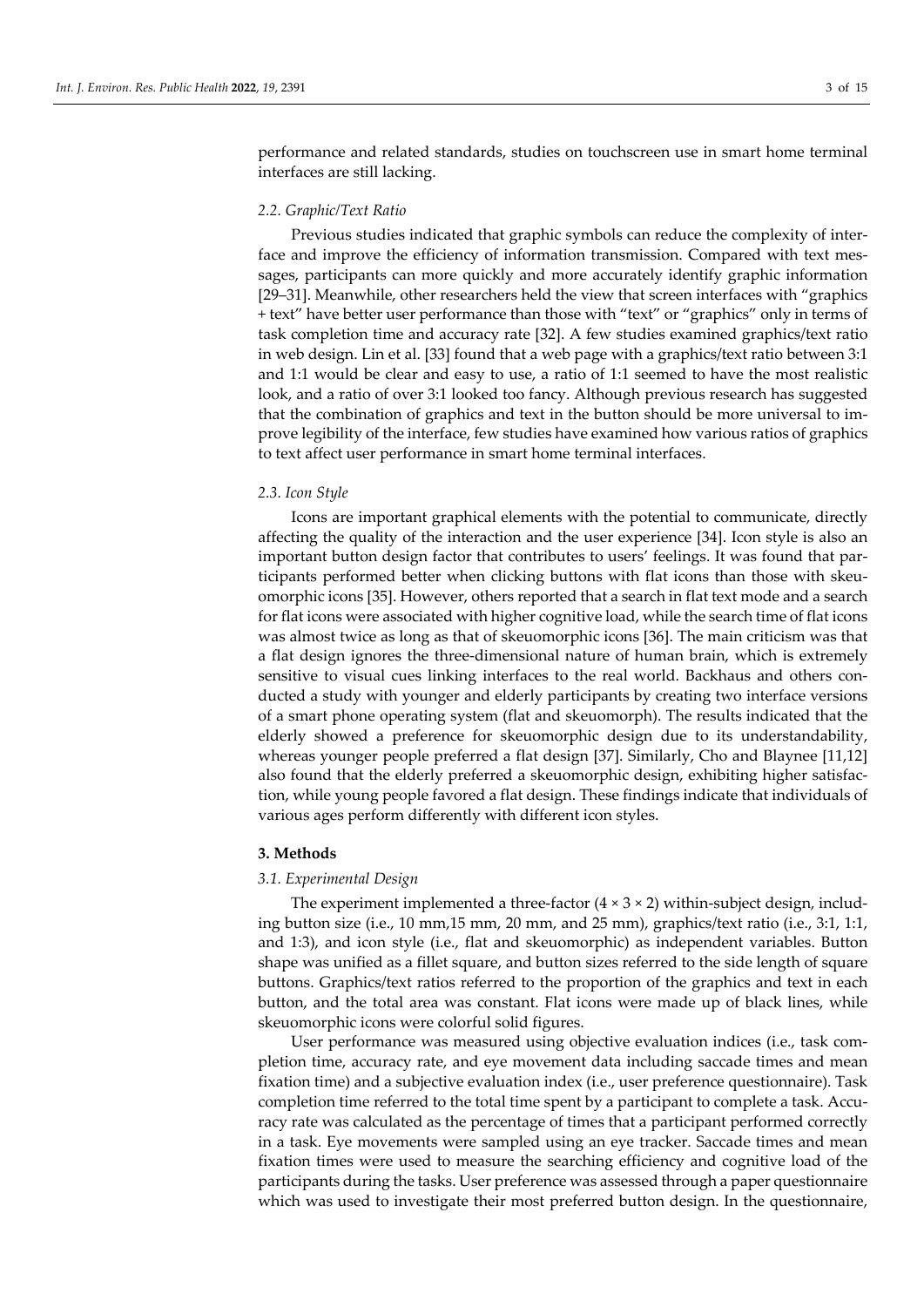schematics and descriptions of the three factors at all levels with equal proportion were listed (See Appendix A), from which the participants were required to select their favorite button design for the terminal interface of a smart home.

## *3.2. Participants*

This experiment recruited 34 Chinese people, with 16 in the young group and 18 in the senior group. All participants had normal or corrected-to-normal vision, and those who needed vision correction were asked to wear glasses during the experiment; none of them suffered color-blindness. They had no physical or mental impairments and were all right-handed. The participants in the young group were undergraduate students, while those in the senior group were active or retired staff from the university. The eye movement data of four participants were invalid, one from the young group and three from the senior group. Their eyelids were swollen or pulled down due to cell aging, leading to a low sampling rate.

Finally, 15 participants in the young group (seven males and eight females, mean age = 24.2 years (SD = 1.8 years)) and 15 participants in the senior group (eight males and seven females, mean age =  $63.0$  years (SD =  $6.1$  years)) were included for data analysis. The average length and width of their index fingers were  $72.4$  mm  $(SD = 6.2$  mm) and  $14.2$  mm  $(SD = 1.8$  mm), respectively, and their average arm length was 61.8 cm  $(SD = 3.5$  cm). All participants had experience using smart touch screen devices. In the young group, 12 subjects had experience using smart home devices, while three subjects did not. Only one subject in the senior group had experience using smart home devices, while the other 14 subjects did not. The experiment obtained the consent of all participants.

#### *3.3. Materials and Tasks*

A smart home terminal interface prototype was developed with Axure (Axure Software Solution, San Diego, California, United States) and MockingBot (Beijing Modaokeshi Technology Co., Ltd., Beijing, China). The prototype was presented on a Huawei tablet PC with an EMUI 9.1 operating system  $(8.4 \text{ inch screen with a resolution of } 2560 \times 1600$ pixels). Referring to a previous study [13,27], the display screen was at a 70° angle to the desk surface. Eye movements were sampled using an eye tracker (Tobii Pro Nano, Tobii Tech., Stockholm, The Kingdom of Sweden), with a sampling rate of 60 Hz and a spatial accuracy of 0.3° or higher. The human–machine environment test cloud platform (Ergo-LAB, Kingfar International Inc., Beijing, China) was also used to measure the behavior data and eye-movement data. Miller [38] found that the capacity of visual short-term memory is  $7 \pm 2$  bits. Considering the capacity and design aesthetics, the experimental interface contained six buttons with six commonly used functions (i.e., light, curtain, air conditioner, heating, monitor, and music) in smart homes. The selection was based on a market survey and user questionnaires; icons normalized by GB/T 35417-2017 [39] were excluded in the experiment (see Figure 1 for an example). There were 24 pages in the prototype. The interface background was white, and all text was black. Texts prompting a click were shown at the top of each page, and six buttons with constant spacing of 6 mm were set below the texts. In the task, participants were required to click the six buttons in order according to the text prompt. The order of the text prompt and buttons was random. The button color was changed to yellow within 0.1 s as visual feedback after each button was pressed by the participant, before immediately returning to its original color. Data on user performance (i.e., task completion time and accuracy rate) and eye movement were recorded.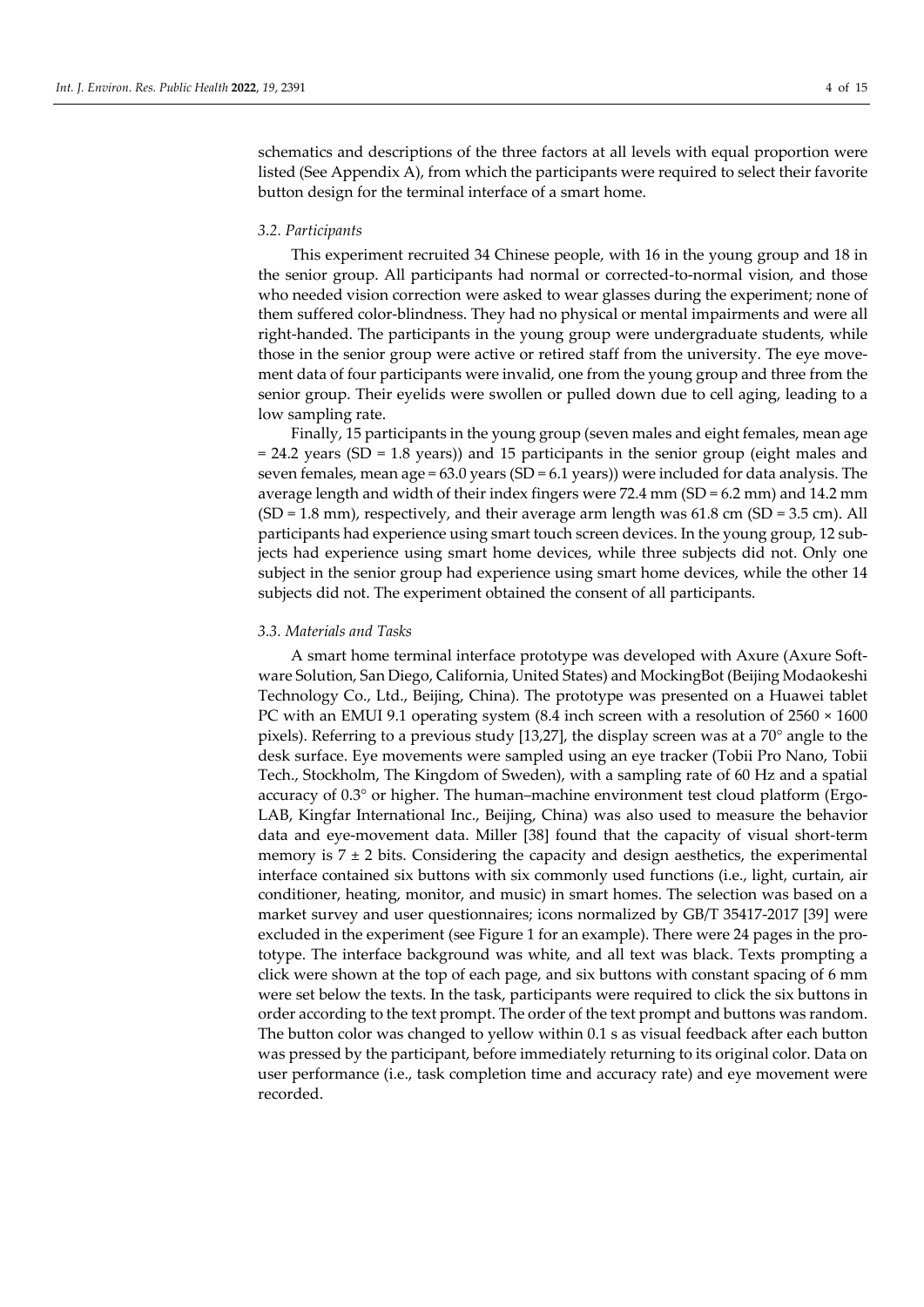

**Figure 1.** Examples of screenshot for clicking tasks of smart home touchscreen interfaces (**A**, a full page of experimental interface showing buttons with 10 mm size, graphics/text ratio of 3:1, and flat icons. **B**, part of page showing buttons with 15 mm size, graphics/text ratio of 1:1, and skeuomorphic icons. **C**, part of page showing buttons with 25 mm size, graphics/text ratio of 1:3, and flat icons. English words in parentheses were not shown during the experiments).

# *3.4. Procedures*

This experiment was conducted in the Ergonomic Laboratory of Nanjing Forestry University. Before the experiment, participants were informed the procedure, and they could stop at any time. After providing informed consent, participants were asked to fill out a personal information questionnaire including their demographic information and physical condition. A research assistant measured the length and width of the right index finger and the length of their right arm. Then, participants were tested for their cognitive ability using the Flanker task. After adjusting the seat to the appropriate angle and height and being informed about the operation procedure, participants were asked to complete the pretests, and then the formal experiment began after the practice. The whole experiment was divided into three parts. Participants took a 3 min break after the completion of each part (eight pages and six click tasks on each page), before continuing with another part. The order of the buttons and text prompts on each page was random. Participants were required to click the buttons according to the text prompt as quickly and accurately as they could. Upon the completion of all parts, they were asked to fill out the user preference questionnaire about their button design preference. The whole experiment lasted about 20 min.

# *3.5. Data Analysis*

First, to examine whether objective evaluation variables were normally distributed, the Shapiro–Wilk test was applied, while three-way repeated-measures analyses of variance (ANOVAs) were used to analyze the effects of button size, graphics/text ratio, and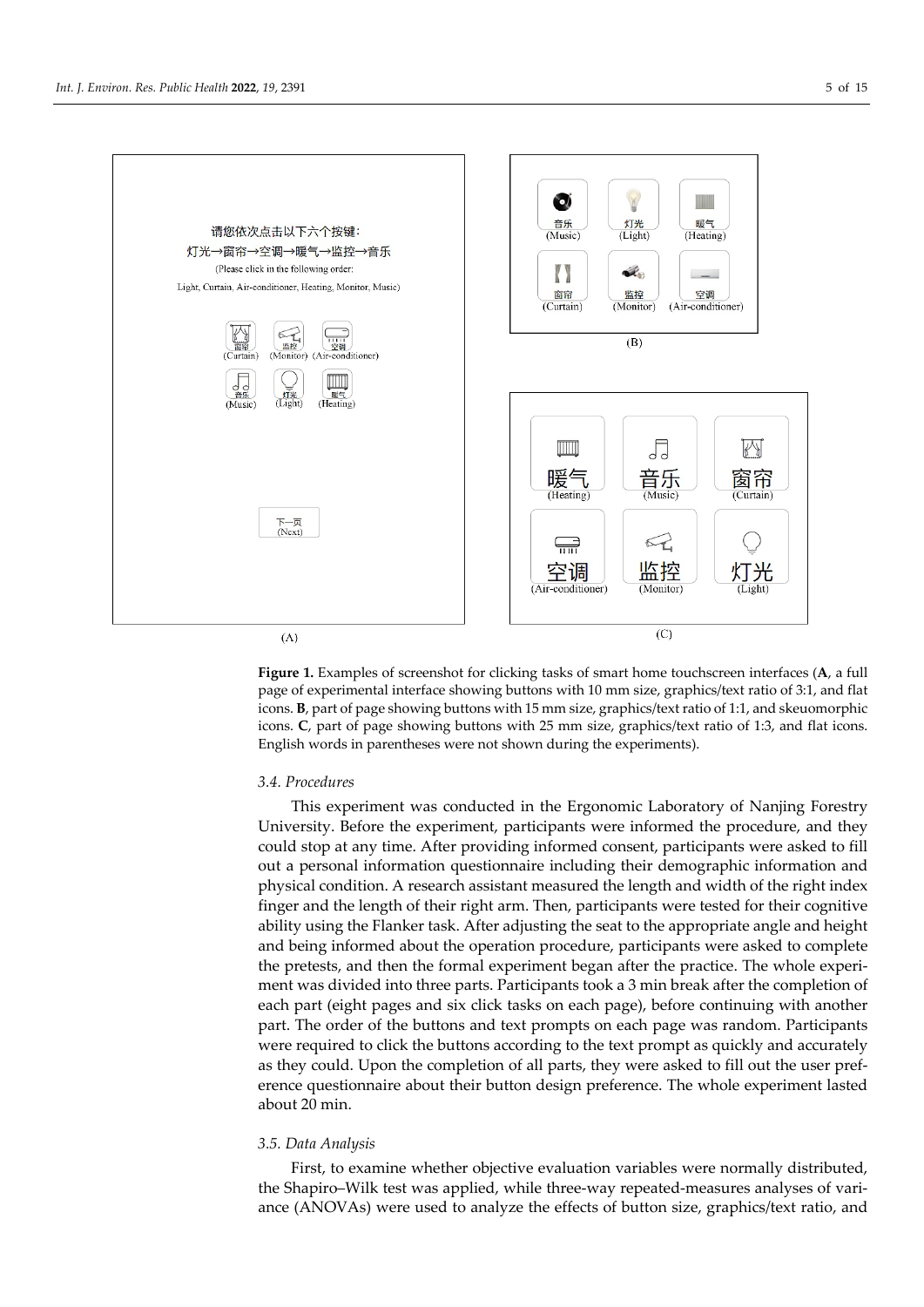icon style. Post hoc tests were performed using the Bonferroni correction for multiple comparisons. Sensitivity analyses were used to adjust the analyses for gender, the length and width of the index finger, and the arm length in both groups, but no significant effect was observed. A chi-square test was performed to examine the differences in user preference between the two groups. The significance level was set at *p* < 0.05 for all statistical tests. Statistical analyses were performed using SPSS Version 22 (IBM, Armonk, New York, United States).

# **4. Results**

# *4.1. Cognitive Ability*

The Flanker task was used to measure the cognitive ability of all participants. The variation coefficients of reaction time and accuracy rate of each participant were calculated, all of which were less than 0.15 (Table 1). It has been suggested that a coefficient of variation greater than 0.3 indicates that the data are faulty or that the experimental variables are uncontrollable [40]. The results indicated that the dispersion of data was small, and the decision-making ability and response ability of all participants were in a normal and equal range.

**Table 1.** Results of reaction time and accuracy rate on flanker tasks for all participants.

|                      |         | Young Group |                |         | Senior Group  |                |  |  |
|----------------------|---------|-------------|----------------|---------|---------------|----------------|--|--|
|                      | Mean    | <b>SD</b>   | Coefficient of | Mean    | <sub>SD</sub> | Coefficient of |  |  |
|                      |         |             | Variation      |         |               | Variation      |  |  |
| Reaction time (ms)   | 498.263 | 56.406      | 0.113          | 672.274 | 94.043        | 0.140          |  |  |
| Accuracy rate $(\%)$ | 98.5    | 1.5         | 0.016          | 98.4    | 15            | 0.015          |  |  |

# *4.2. Task Accuracy Rate*

Table 2 shows the ANOVA analysis results for accuracy rate. Button size was found to have a significant effect on accuracy rate in both groups, revealing the lowest accuracy rate for a size of 10 mm, while there was no significant effect for the larger three sizes. Icon style had a significant effect in the senior group, whereby they achieved a higher accuracy rate for the skeuomorphic icons. No other significant effect was observed.

**Table 2.** Main effects of button size, graphics/text ratio, and icon style on task accuracy rate (%).

|               |                    |                         |           | Young Group         |              |        | Senior Group            |                     |              |  |
|---------------|--------------------|-------------------------|-----------|---------------------|--------------|--------|-------------------------|---------------------|--------------|--|
|               |                    | Descriptive<br>Analysis |           |                     | <b>ANOVA</b> |        | Descriptive<br>Analysis |                     | <b>ANOVA</b> |  |
|               |                    | Mean                    | <b>SD</b> | $F-Values p-Values$ |              | Mean   | <b>SD</b>               | $F-Values p-Values$ |              |  |
|               |                    | 10 mm 96.111 9.026      |           |                     |              | 92.963 | 11.443                  |                     |              |  |
| <b>Button</b> |                    | 15 mm 98.518 5.385      |           | 3.541               | 0.015        | 96.111 | 8.673                   | 4.784               | 0.003        |  |
| <b>Size</b>   | 20 mm 98.704 5.138 |                         |           |                     |              | 96.481 | 8.094                   |                     |              |  |
|               |                    | 25 mm 98.703 4.490      |           |                     |              | 97.777 | 5.698                   |                     |              |  |
| Graphics      | 3:1                | 98.055 6.181            |           |                     |              | 95.139 | 9.516                   |                     |              |  |
| Text          | 1:1                | 97.917 7.022            |           | 0.019               | 0.981        | 95.555 | 9.598                   | 1.150               | 0.318        |  |
| Ratio         | 1:3                | 98.055 5.792            |           |                     |              | 96.805 | 7.263                   |                     |              |  |
| <b>Icon</b>   | Flat               | 98.333 5.599            |           |                     |              | 94.907 | 9.665                   |                     |              |  |
| Style         | Skeuo<br>morph     | 97.685 6.995            |           | 0.924               | 0.337        | 96.759 | 7.898                   | 3.933               | 0.048        |  |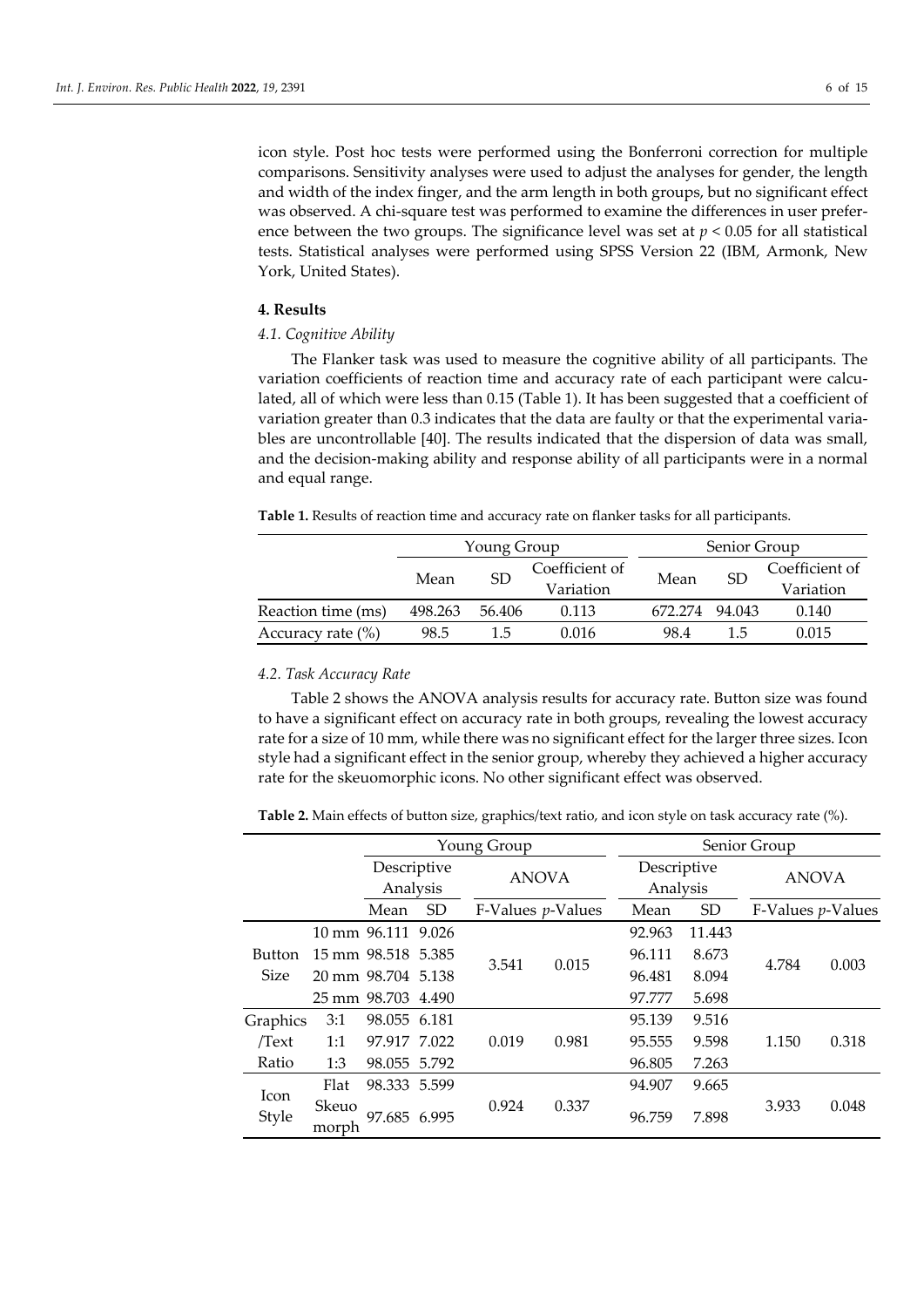### *4.3. Task Completion Time*

Table 3 shows the ANOVA results for task completion time. In the young group, graphics/text ratio was found to have a significant effect on task completion time, while button size and icon style did not show any significant effect. As graphics/text ratio decreased (i.e., graphics area decreased and text area increased), the task completion time of the young participants decreased. As for the senior group, all factors had significant effects on task completion time. Both groups had a shorter task completion time for 20 mm button size, but the factor of button size in the young group had no significant effect. In the senior group, the paired comparison showed that the task completion time for 10 mm was significantly different to that for 20 mm and 25 mm. As for icon style, buttons with a skeuomorphic icon resulted in significantly faster performance than buttons with a flat icon for the senior group. For the young group, buttons with a flat icon were a little bit faster, but there was no significant effect. In the senior group, the interaction between button size and icon style was significant (F = 2.968, *p* < 0.05) (Figure 2).

**Table 3.** Main effects of button size, graphics/text ratio, and icon style on task completion time (s).

|                         |                                  |              |           | Young Group |                           |        |                         | Senior Group      |              |
|-------------------------|----------------------------------|--------------|-----------|-------------|---------------------------|--------|-------------------------|-------------------|--------------|
|                         | Descriptive<br>Analysis          |              |           |             | <b>ANOVA</b>              |        | Descriptive<br>Analysis |                   | <b>ANOVA</b> |
|                         |                                  | Mean         | <b>SD</b> |             | F-Values <i>p</i> -Values | Mean   | <b>SD</b>               | F-Values p-Values |              |
|                         | 10 mm 10.251 1.769               |              |           |             |                           | 17.688 | 5.285                   |                   |              |
| <b>Button</b>           | 15 mm 9.864                      |              | 1.874     | 2.260       | 0.081                     | 16.159 | 4.229                   | 8.784             | < 0.001      |
| <b>Size</b>             | 20 mm 9.613 1.736                |              |           |             |                           | 14.750 | 3.382                   |                   |              |
|                         | 25 mm 10.106 1.989               |              |           |             |                           | 15.757 | 4.089                   |                   |              |
|                         | 3:1                              | 10.632 1.904 |           |             |                           | 18.100 | 4.805                   |                   |              |
| Graphics/T<br>ext Ratio | 1:1                              | 10.078 1.727 |           | 21.009      | < 0.001                   | 15.470 | 3.940                   | 25.074            | < 0.001      |
|                         | 1:3                              | 9.167        | 1.627     |             |                           | 14.700 | 3.696                   |                   |              |
|                         | Flat                             | 9.861        | 1.795     |             |                           | 18.856 | 4.528                   |                   |              |
| Icon Style              | Skeu-<br>omorp 10.057 1.909<br>h |              |           | 1.105       | 0.294                     | 15.321 | 4.164                   | 13.902            | < 0.001      |



Figure 2. Task completion time (s) by button size and icon style for senior group.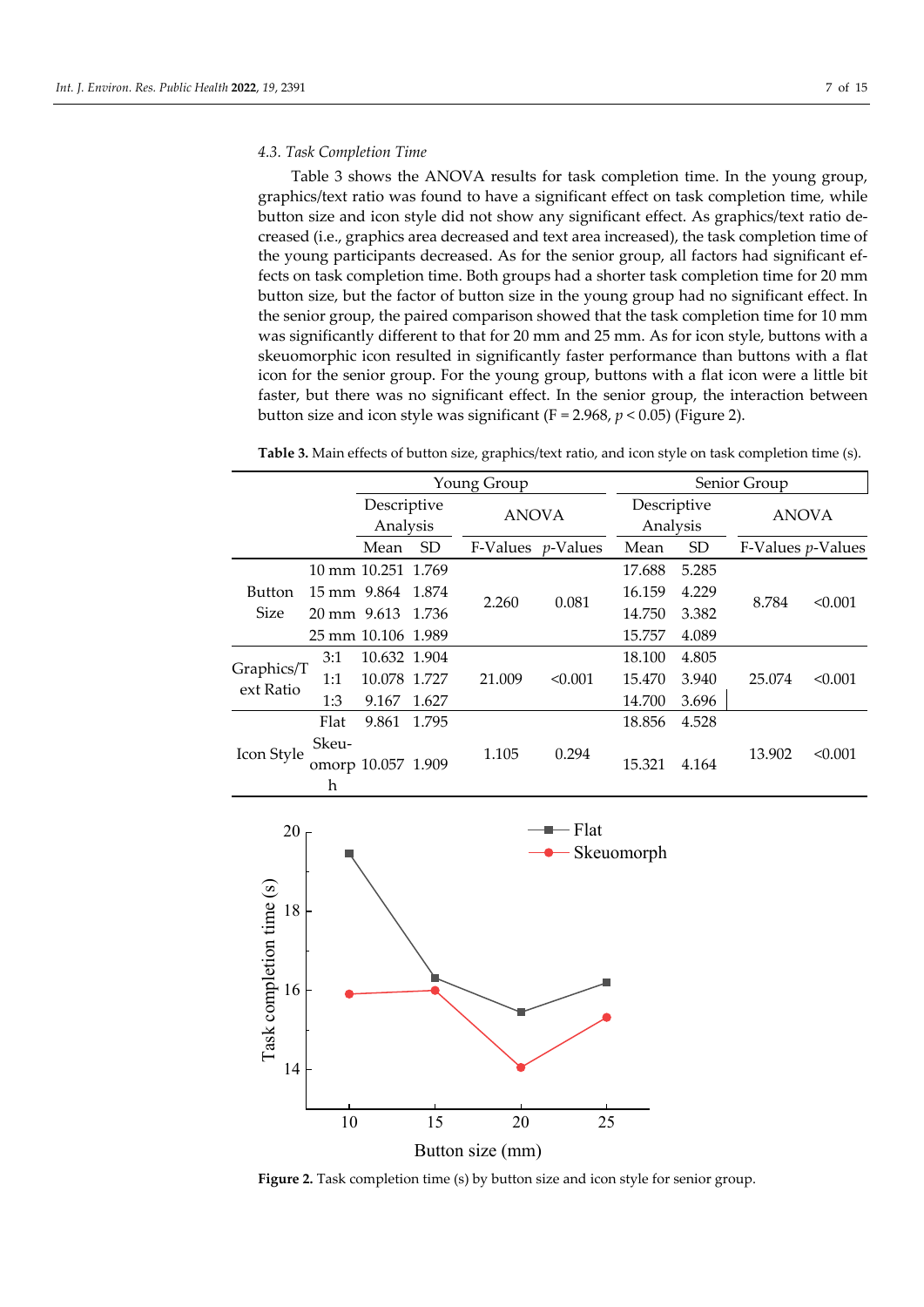### *4.4. Number of Saccades*

Table 4 presents ANOVA results for number of saccades in eye movement data. Button size was found to have a significant effect on number of saccades for the young group but not for the senior group. The young group had the most saccades when the button size was 10 mm, which was significantly different from the other three levels in the paired comparison, while the paired comparison results of 15 mm, 20 mm, and 25 mm showed no significant difference. Graphics/text ratio showed a significant effect on number of saccades for both groups. The young participants had fewer saccades at the 1:1 graphics/text ratio, while the senior participants had fewer saccades at the 1:3 graphics/text ratio. As for icon style, no significant effect was observed. Graphics/text ratio presented a significant interaction with button size ( $F = 4.365$ ,  $p < 0.001$ ) for the young group (Figure 3).

**Table 4.** Main effects of button size, graphics/text ratio, and icon style on number of saccades.

|             |                            | Young Group             |           |                      |         | Senior Group  |                         |                             |              |
|-------------|----------------------------|-------------------------|-----------|----------------------|---------|---------------|-------------------------|-----------------------------|--------------|
|             |                            | Descriptive<br>Analysis |           | <b>ANOVA</b>         |         |               | Descriptive<br>Analysis |                             | <b>ANOVA</b> |
|             |                            | Mean                    | <b>SD</b> | F-Values $p$ -Values |         | Mean          | SD <sub>1</sub>         | $F-Values$ <i>p</i> -Values |              |
|             | 10 mm 41.400 12.135        |                         |           |                      |         | 60.478 32.622 |                         |                             |              |
|             | Button 15 mm 37.744 14.752 |                         |           | 4.151                | 0.007   | 59.622 30.945 |                         | 0.613                       | 0.607        |
| <b>Size</b> | 20 mm 36.511 13.273        |                         |           |                      |         | 57.800 28.884 |                         |                             |              |
|             | 25 mm 36.789 10.108        |                         |           |                      |         | 63.944 33.003 |                         |                             |              |
| Graphi      | 3:1                        | 46.900 13.828           |           |                      |         | 67.108 36.022 |                         |                             |              |
| cs/Text     | 1:1                        | 32.758 8.792            |           | 64.032               | < 0.001 | 59.058 29.140 |                         | 4.536                       | 0.011        |
| Ratio       | 1:3                        | 34.675 10.267           |           |                      |         | 55.217 27.290 |                         |                             |              |
|             | Flat                       | 38.244 12.447           |           |                      |         | 60.767 31.061 |                         |                             |              |
| Icon        | Skeu-                      |                         |           | 0.058                | 0.810   |               |                         |                             |              |
| Style       | omorp 37.978 13.135        |                         |           |                      |         | 60.156 31.728 |                         | 0.034                       | 0.853        |
|             | h                          |                         |           |                      |         |               |                         |                             |              |



**Figure 3.** Number of saccades by graphics/text ratio and button size for young group.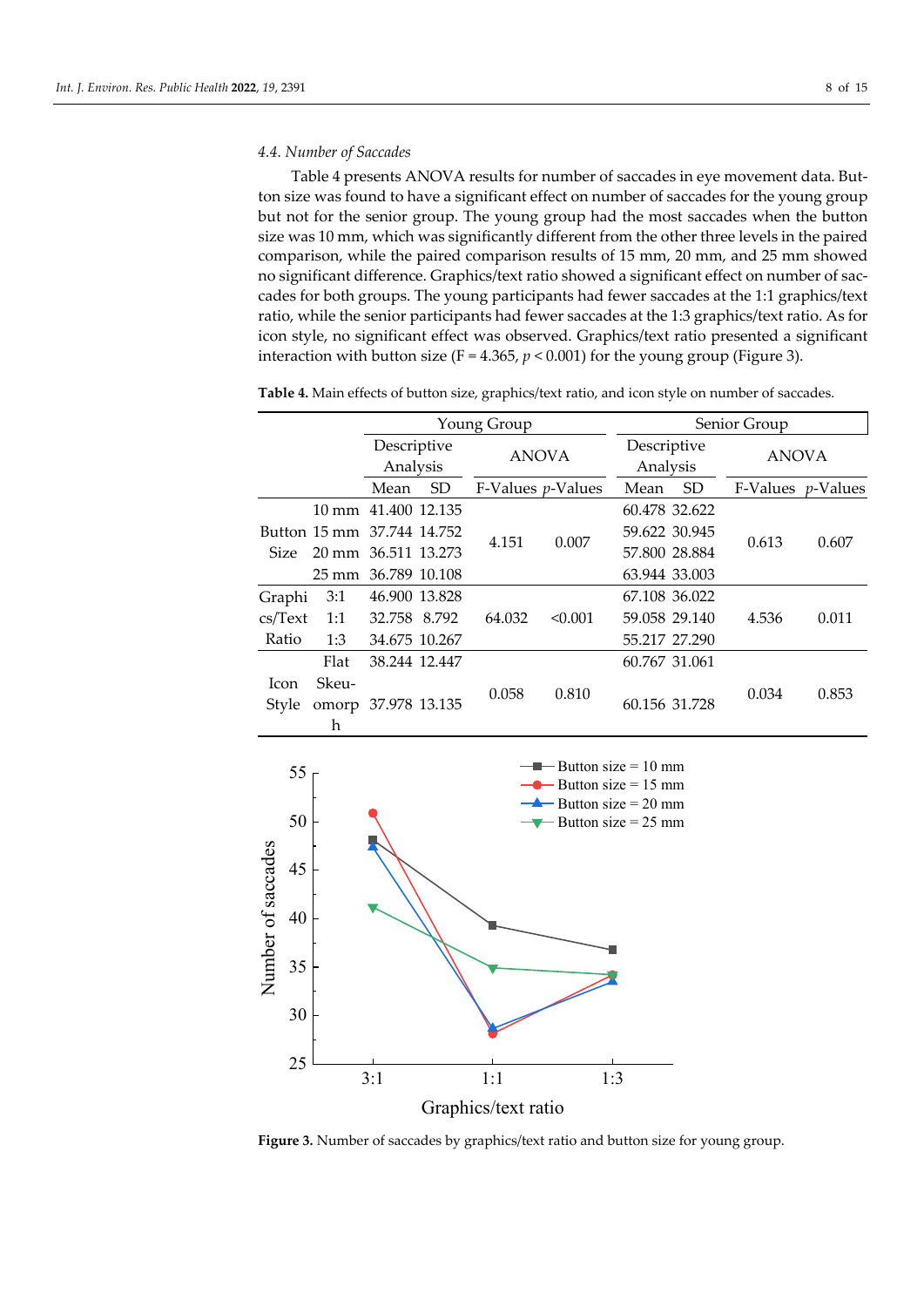## *4.5. Mean Fixation Time*

Table 5 presents the results of ANOVA for mean fixation time in eye movement data. For the young group, only button size was found to have a significant effect on mean fixation time, while there was no significant effect of the other factors. Mean fixation time plateaued at 10 mm button size in the young group, which was significantly different from the other three sizes in the paired comparison. As for the senior group, all of the factors were found to have a significant effect on mean fixation time. The mean fixation time of the senior group for the 25 mm button size and a graphics/text ratio of 1:3. In terms of icon style, the senior participants presented a significantly shorter mean fixation time for the skeuomorphic icons. A significant interaction between button size and graphics/text ratio  $(F = 2.738, p = 0.012)$  was observed in the senior group (Figure 4).

**Table 5.** Main effects of button size, graphics/text ratio, and icon style on mean fixation time (s).

|                              |                       |                         |           | Young Group               |         | Senior Group            |       |                     |         |
|------------------------------|-----------------------|-------------------------|-----------|---------------------------|---------|-------------------------|-------|---------------------|---------|
|                              |                       | Descriptive<br>Analysis |           | <b>ANOVA</b>              |         | Descriptive<br>Analysis |       | <b>ANOVA</b>        |         |
|                              |                       | Mean                    | <b>SD</b> | F-Values <i>p</i> -Values |         | Mean                    | SD    | $F-Values p-Values$ |         |
|                              | 10 mm                 | 0.258                   | 0.043     |                           |         | 0.288                   | 0.080 |                     |         |
| <b>Button</b><br><b>Size</b> | $15 \text{ mm}$ 0.239 |                         | 0.031     | 10.671                    | < 0.001 | 0.258                   | 0.081 |                     | 0.003   |
|                              | $20 \text{ mm}$ 0.231 |                         | 0.045     |                           |         | 0.264                   | 0.086 | 4.824               |         |
|                              | $25 \,\mathrm{mm}$    | 0.227                   | 0.035     |                           |         | 0.249                   | 0.075 |                     |         |
|                              | 3:1                   | 0.243                   | 0.037     |                           |         | 0.291                   | 0.087 |                     |         |
| Graphics/T<br>ext Ratio      | 1:1                   | 0.237                   | 0.038     | 1.241                     | 0.290   | 0.266                   | 0.074 | 16.897              | < 0.001 |
|                              | 1:3                   | 0.236                   | 0.047     |                           |         | 0.237                   | 0.074 |                     |         |
|                              | Flat                  | 0.239                   | 0.043     |                           |         | 0.289                   | 0.081 |                     |         |
| Icon Style                   | Skeu-<br>omorp<br>h   | 0.239                   | 0.038     | 0.008                     | 0.927   | 0.241                   | 0.074 | 39.770              | < 0.001 |



**Figure 4.** Mean fixation time (s) by graphics/text ratio and button size for senior group.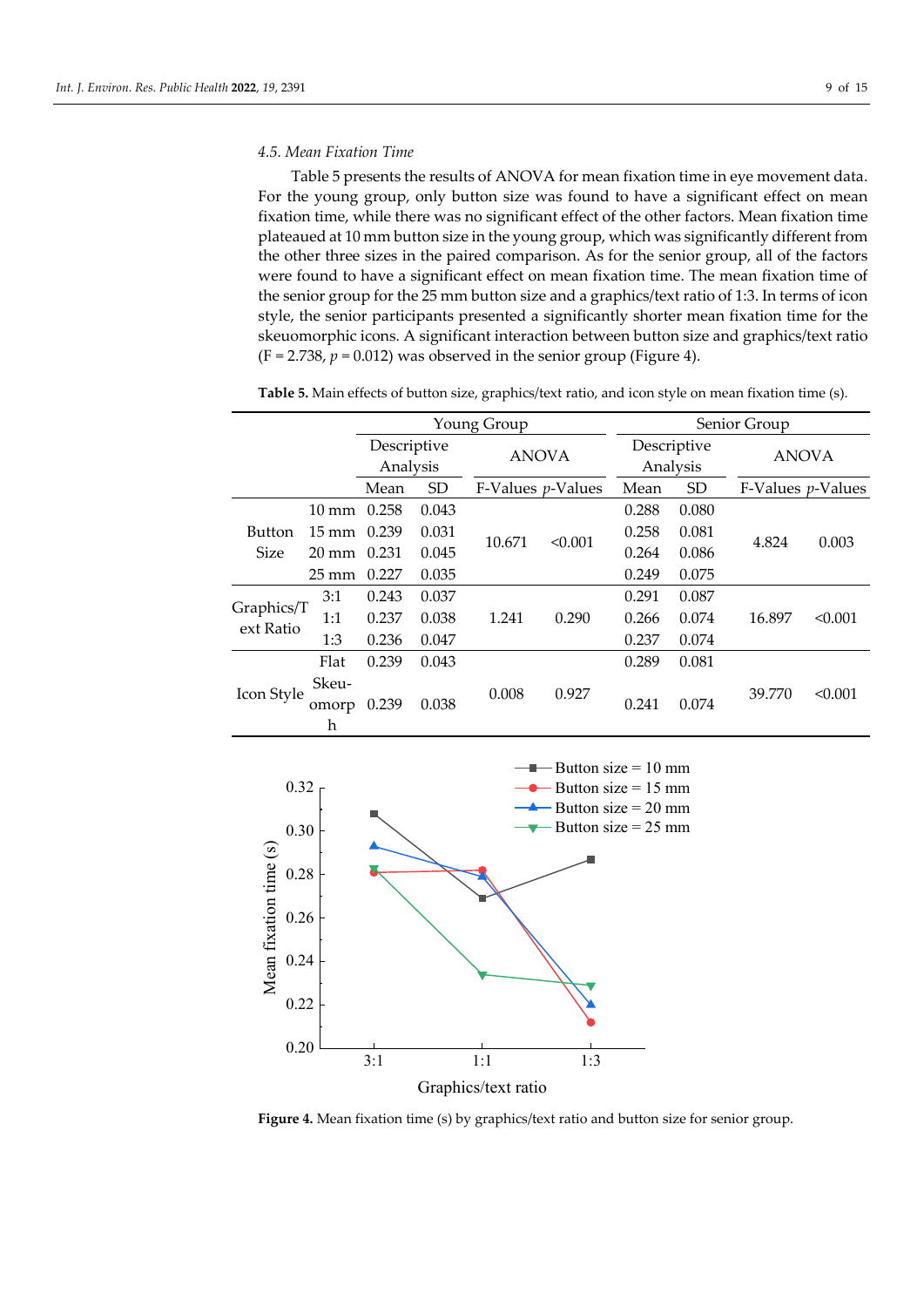## *4.6. User Preference*

Table 6 shows user preference in terms of button size, graphics/text ratio, and icon style. More young people preferred the 15 mm button size (46.7%) and flat icons (60%), but the difference was not significant. A majority of young participants preferred the graphics/text ratio of 1:1 (60%;  $\chi^2$  = 6.4,  $p$  < 0.05), which showed a significant difference. For the senior group, more people preferred the 1:3 graphics/text ratio (53.3%), but the difference was not significant. Most senior participants preferred the 20 mm button size (80%; χ<sup>2</sup> = 14.8, *p* = 0.001) and skeuomorphic icons (86.7%; χ<sup>2</sup> = 8.067, *p* < 0.05), which showed a significant difference.

|                    |            | Young Group    |          | Senior Group |          |          |  |
|--------------------|------------|----------------|----------|--------------|----------|----------|--|
|                    | Percentage | $\chi^2$       | p-Values | Percentage   | $\chi^2$ | p-Values |  |
| <b>Button Size</b> |            |                |          |              |          |          |  |
| $10 \text{ mm}$    | $\theta$   |                |          | $\theta$     |          |          |  |
| $15 \text{ mm}$    | $46.7\%$   | 2.800          | 0.351    | 13.3%        |          | 0.001    |  |
| $20 \text{ mm}$    | $40.0\%$   |                |          | 80.0%        | 14.800   |          |  |
| $25 \,\mathrm{mm}$ | 13.3%      |                |          | 6.7%         |          |          |  |
| Graphics/Text      |            |                |          |              |          |          |  |
| Ratio              |            |                |          |              |          |          |  |
| 3:1                | 33.3%      |                |          | 26.7%        |          |          |  |
| 1:1                | $60.0\%$   | 6.400          | 0.043    | 20.0%        | 2.800    | 0.351    |  |
| 1:3                | $6.7\%$    |                |          | 53.3%        |          |          |  |
| <b>Icon Style</b>  |            |                |          |              |          |          |  |
| Flat               | $60.0\%$   |                |          | 13.3%        |          |          |  |
| Skeuomorph         | 40.0%      | 0.600<br>0.607 |          | 86.7%        | 8.067    | 0.007    |  |

**Table 6.** Distribution of user preference by button size, graphics/text ratio, and icon style.

# **5. Discussion**

The popularization of smart homes has led to an increasing number of consumers using smart home systems. To get more people to accept smart homes, especially the elderly, it is necessary to make the interface of smart homes easy to use. This research focused on the performance of users of different ages, which can effectively help designers select the design features of smart home interface buttons, so as to better improve usability and achieve a better user experience. By simulating the terminal interface of smart home and clicking tasks, the present study was conducted to examine the effects of three design characteristics (i.e., button size, graphics/text ratio, and icon style) on user performance and perceptions in two age groups. Due to aging, the user performance of senior participants was worse than that of young participants in all factors. Icon style had no significant effect on young participants, while other factors had significant effects. Graphics/text ratio had a significant interaction with button size and icon style in the young group. Young participants preferred a graphics/text ratio of 1:1 and a 15 mm button size. All factors had significant effects on the senior participants, where button size was found to interact with graphics/text ratio and icon style. They preferred a 20 mm button size, a graphics/text ratio of 1:3 (i.e., smaller graphics area and larger text area), and skeuomorphic icons.

## *5.1. Effects of Button Size*

The experimental results indicate that the young group had better user performance with button sizes of 15 mm and above, while the senior group had better performance with button sizes of 20 mm and above. All participants had difficulty in recognizing the smaller 10 mm button size. This was consistent with previous studies [23–25,27,28]. There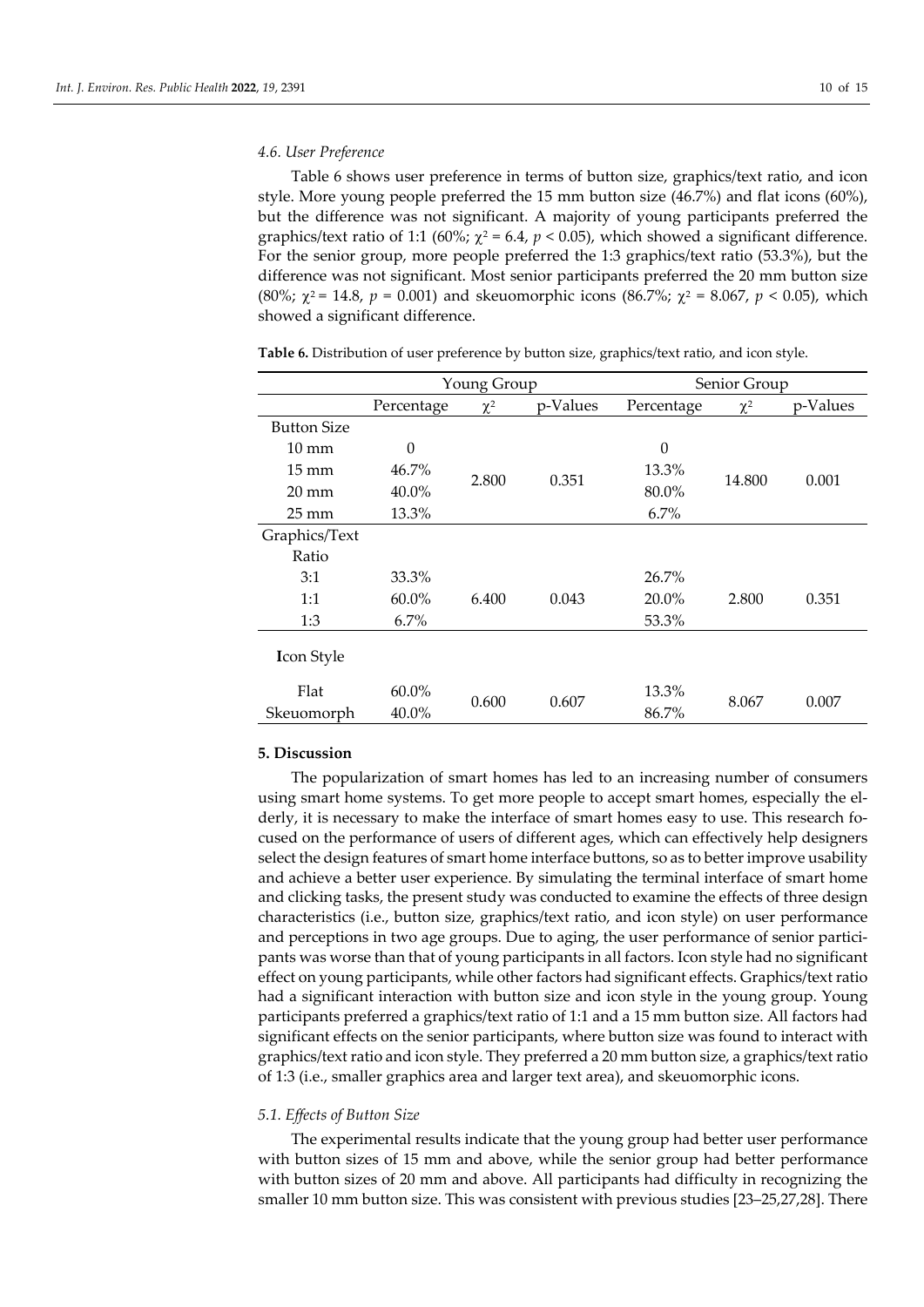was almost no difference in accuracy when using 15 mm, 20 mm, and 25 mm buttons among users, especially among young people. However, according to other indicators, a 20 mm button was more suitable and more popular among users. Moreover, in the terminal interface design of a smart home, the button size cannot be increased infinitely for better usability because of the limitation of screen size. In order to maximize user performance in a limited screen, designers and engineers need to think carefully how to balance the two factors and meet more performance requirements.

### *5.2. Effects of Graphics/Text Ratio*

Previous studies reported that a ratio of graphics to text between 3:1 to 1:1 would be clearer and more usable in web page design [33]. However, the participants were young people, whereas middle-aged and elderly people were not considered in the study. In this study, the elderly were taken into consideration. The results indicate that user performance of the participants in young group improved for a ratio of graphics to text of 1:1 and 1:3, while the senior participants had better user performance for a 1:3 ratio, which is inconsistent with a previous study in web design [33]. This difference was caused by the experimental materials used. Lin's study was based on web pages and discussed the overall graphic ratio of web pages, while this study was based on a touchscreen and discussed the ratio of icons and texts in one button. In different situations, an individual's preference will vary. The interaction between button size and graphics/text ratio showed that elderly user performance improved as button size increased up to 15 mm with a ratio of graphics to text of 1:3; alternatively, a button size of 25 mm and a graphics/text ratio of 1:1 also yielded good performance. With larger button sizes and smaller graphics/text ratios, it is obvious that texts on the button become larger and clearer so that participants can rapidly identify the button on the basis of the text. A larger text leads to better guidance, probably because, although graphics can represent things more vividly, texts can be understood intuitively. Another explanation may be that users' fingers covered the graphics or texts on buttons of a smaller size, which made clicking tasks complicated. Consequently, buttons with larger texts may have poor appearance despite excellent user performance and high recognition efficiency.

## *5.3. Effects of Icon Style*

Another important contribution of the present work to the literature is that this study provides evidence on the effects of icon style in two age groups. Significant effects of icon style on user performance were not found in the young group, indicating that young people might focus on the texts more frequently or that the effectiveness of flat design and skeuomorphic design were equal. However, the senior participants showed significant differences with respect to icon style. The skeuomorphic icons improved user performance of the elderly, indicating that icon style played an important role in the process of elderly recognition. It is also important to note that a significant interaction effect between button size and icon style was observed in the senior group. Buttons with a skeuomorphic icon resulted in a faster reaction, even for a button size of 10 mm. This suggests that icon style affects the recognition efficiency of old people, and that skeuomorphic icons facilitates understanding of the information conveyed by the button. While flat design is a style derived from minimalism, users from an older generation are not familiar with it. When users control smart home devices with operating errors, there are potential safety risks. Collectively, designers should explicitly take the familiarity and habits of older generations into account during design. Skeuomorphic icons may be more readily understandable and acceptable by the majority of individuals.

#### *5.4. User Preference*

Subjective preference of users is increasingly recognized in interface design [41,42], but this is largely ignored in smart interface design guidelines. User choice of products is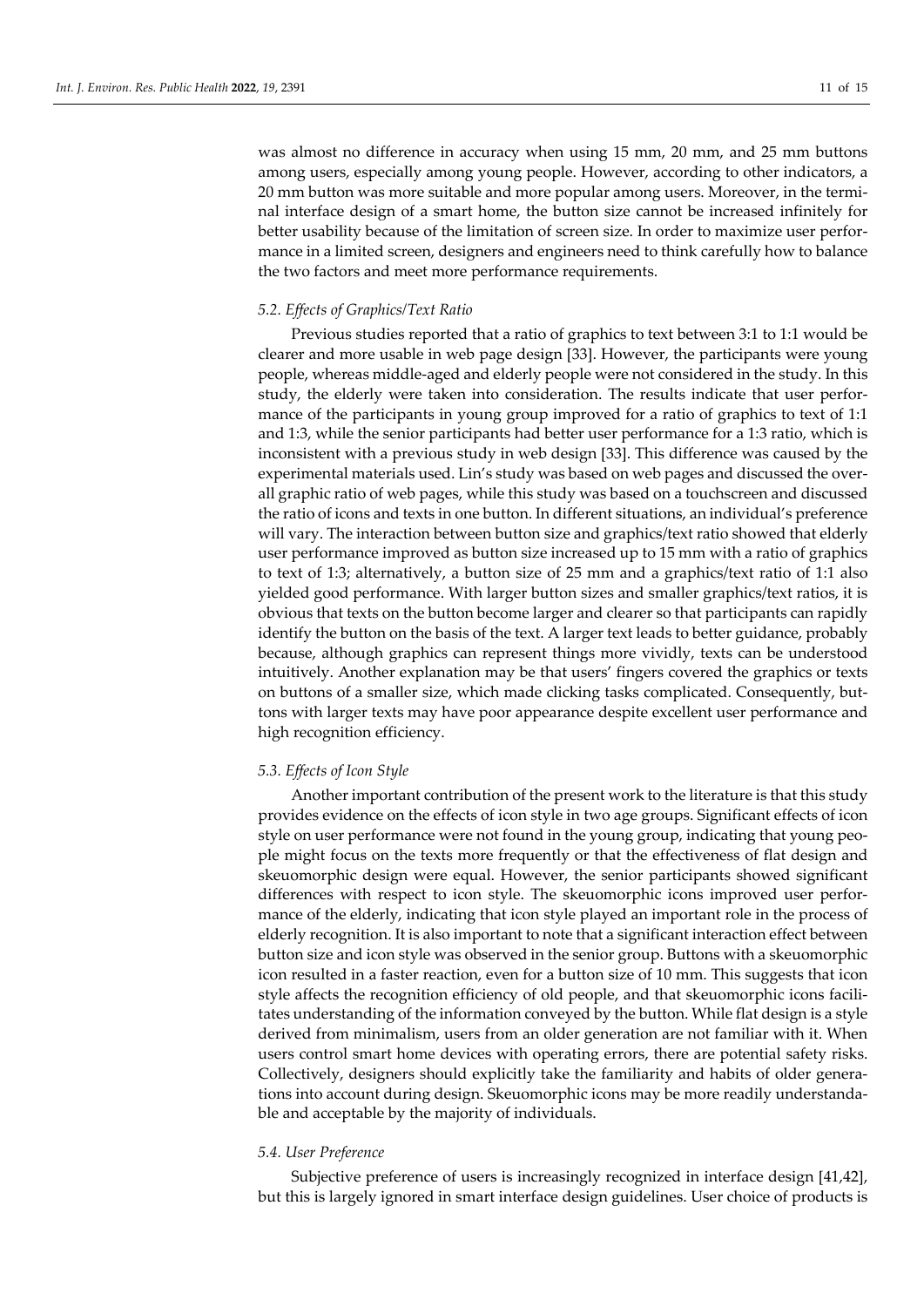largely based on subjective preferences; hence, it is necessary to pay attention to user perceptions and preference. In this study, participants in different age groups had different preferences for the interface design of a smart home. Young people held the view that button size did not need to be too big, with 15 mm identified as an appropriate size. They considered 10 mm buttons a bit small for a large touch screen, while some considered 20 mm to 25 mm buttons also acceptable. More than half of the young people chose a 1:1 graphics/text ratio. In addition, 60% of them preferred buttons with flat icons, but no significant difference was observed. They felt that flat icons looked simple and comfortable, as they are frequently used in many operating systems such as Windows and Mac OS. In contrast, a majority of the senior participants favored the 20 mm button size, a graphics/text ratio of 1:3, and skeuomorphic icons. These results are consistent with the objective evaluation of the experiment. For the elderly generations, large texts are very efficient for searching and controlling, especially when they encounter icons that they are not familiar with. However, skeuomorphic icons will also alleviate this issue.

# *5.5. Limitations*

Only two healthy age groups were selected to participate in this study, and they were asked to complete the tasks in a seated posture. It is unknown whether user performance would be affected by people of different regions, races, and abilities, as well as by different postures and context of use. Users do not have to be sitting when controlling smart home devices; they are likely to be in standing, lying, or even walking postures. It remains to be further investigated whether these elements affect the results of this study. Second, the presence of text on the button may have affected the experimental results, especially when the effect of icon style was investigated. For participants who are used to reading text only, the text may attract their attention, whereby the icon is probably ignored. Future studies could exclude factors which may affect the experimental results and confirm their effectiveness. Third, because of the low complexity of tasks in the experiment, participants could easily complete them with high satisfaction. In practice, however, users are expected to carry out a series of searching and clicking steps if they want to perform a certain function when controlling smart home devices. This difference may have affected the results of this study. Lastly, although an operation timeout in smart home devices poses some safety concerns, the wrong operation is more dangerous for vulnerable groups. For such studies, the degrees of safety, easiness, and satisfaction, combined with a subjective evaluation, can be applied to verify user performance. Older people may have a long reaction time; hence, the validity of the task completion time index requires further study. Future work could focus on a usability evaluation of smart home terminal interfaces and establish a multi-assessment system. In addition, the touchscreen is a complex technology, whereby screen resolution, pixel size and spacing, color restoration and contrast, and other factors can also affect the user's interactive performance [43]. Although these elements were consistent in this work, these influencing factors are also worthy of investigation, and subsequent studies can focus on these aspects.

## **6. Conclusions**

This study investigated the effect of button size, graphics/text ratio, and icon style on user performance in young and senior groups. While performing clicking tasks on a simulated smart home system, the search performance and eye movement were measured. The user preference could be verified by questionnaire and interview. There was a significant difference between the two age groups. The user performance of the senior group plateaued for a larger button size of 20 mm with larger texts and skeuomorphic icons, while the young group preferred intermediate options. Understanding how people in different ages and abilities interact with smart home interfaces can allow designers and engineers to improve usability. Furthermore, vulnerable groups should be given priority in product design and development, so that they can live an independent and comfortable life. In light of the results of this study, a rounded square button with a side length of 20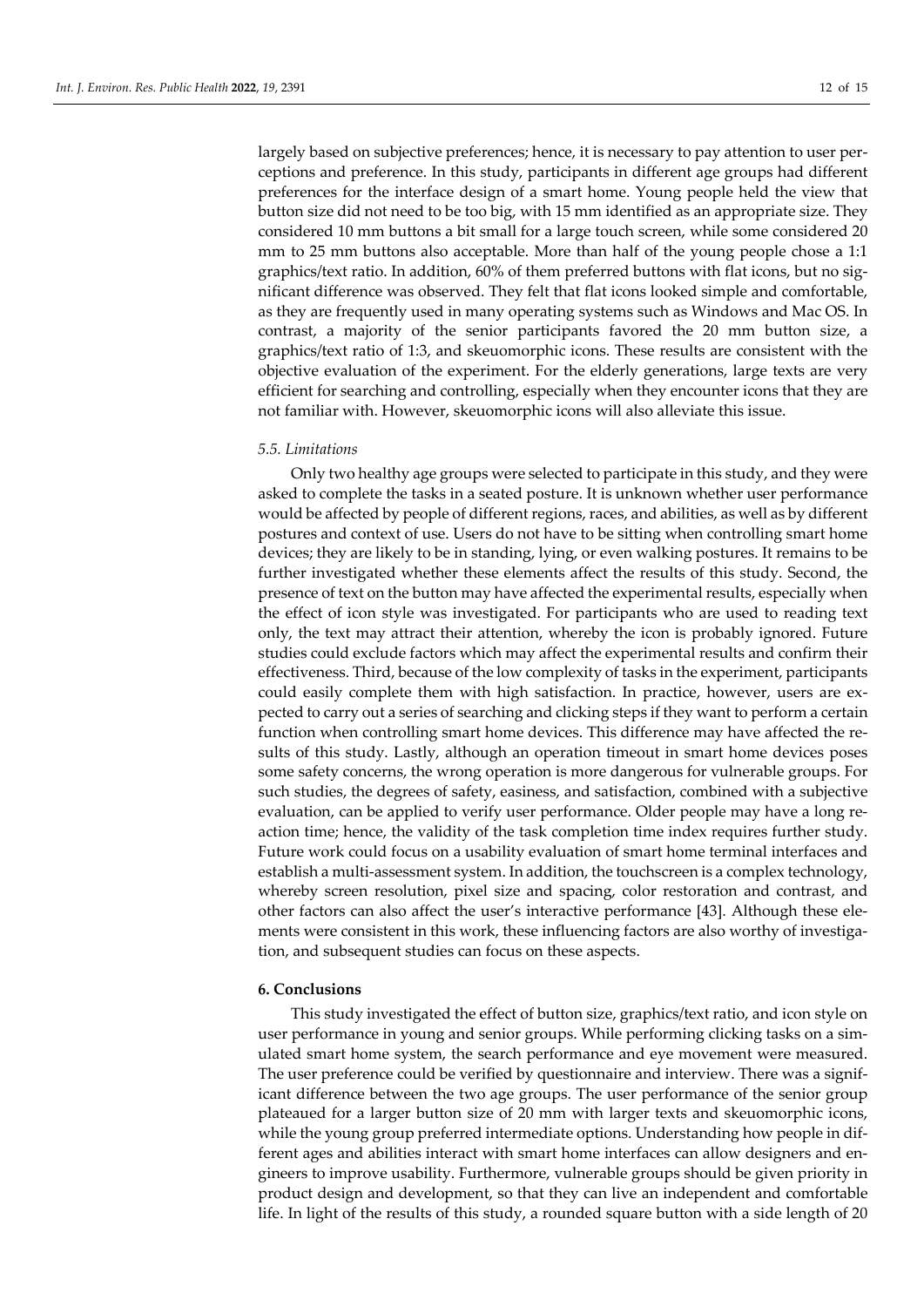mm, a graphic and text ratio of 1:3, and skeuomorphic icons should be used in the design of functional buttons to appeal to a broader range of users. It is also worth mentioning that, although this study was conducted from the perspective of a smart home, the research results with regard to touchscreen buttons in terms of size, graphic/text ratio, and icon style can have certain reference value for other designs. In particular, with regard to the ratio of icon to text in a button, the results show that allocating more space to text on buttons can achieve better user performance.

**Author Contributions:** Conceptualization, N.Y. and H.W.; methodology, H.W. and D.T.; software, H.W. and Z.O.; validation, H.W. and D.T.; formal analysis, H.W. and Z.O.; investigation, H.W.; resources, N.Y. and L.J.; data curation, H.W.; writing—original draft preparation, H.W. and Z.O.; writing—review and editing, D.T. and Z.O.; visualization, H.W.; supervision, N.Y.; project administration, N.Y.; funding acquisition, N.Y. All authors read and agreed to the published version of the manuscript.

**Funding:** This study was supported by the Humanities and Social Science Foundation of Ministry of Education of China (grant number 17YJCZH231), and the New Engineering Construction Project of "Ergonomics in Health and Smart Home" provided by the Cooperative Education Program of Ministry of Education of China (grant number 201901024002) and NATIONAL STANDARD "General technical requirements for household appliances for the elderly" (project number 20183097-T-607).

**Institutional Review Board Statement:** The studies involving human participants were reviewed and approved by the Ergonomics Lab.

**Informed Consent Statement:** Informed consent was obtained from all subjects involved in the study.

**Data Availability Statement:** The data presented in this study are available on request from the corresponding author. The data are not publicly available due to them being used as a reference for further experiments.

**Acknowledgments:** The authors are grateful for the support of the "Scientific Research Support" project for providing scientific research equipment by Kingfar International Inc. The authors would also like to thank Eric Wang for his tender guidance.

**Conflicts of Interest:** The authors declare no conflicts of interest.



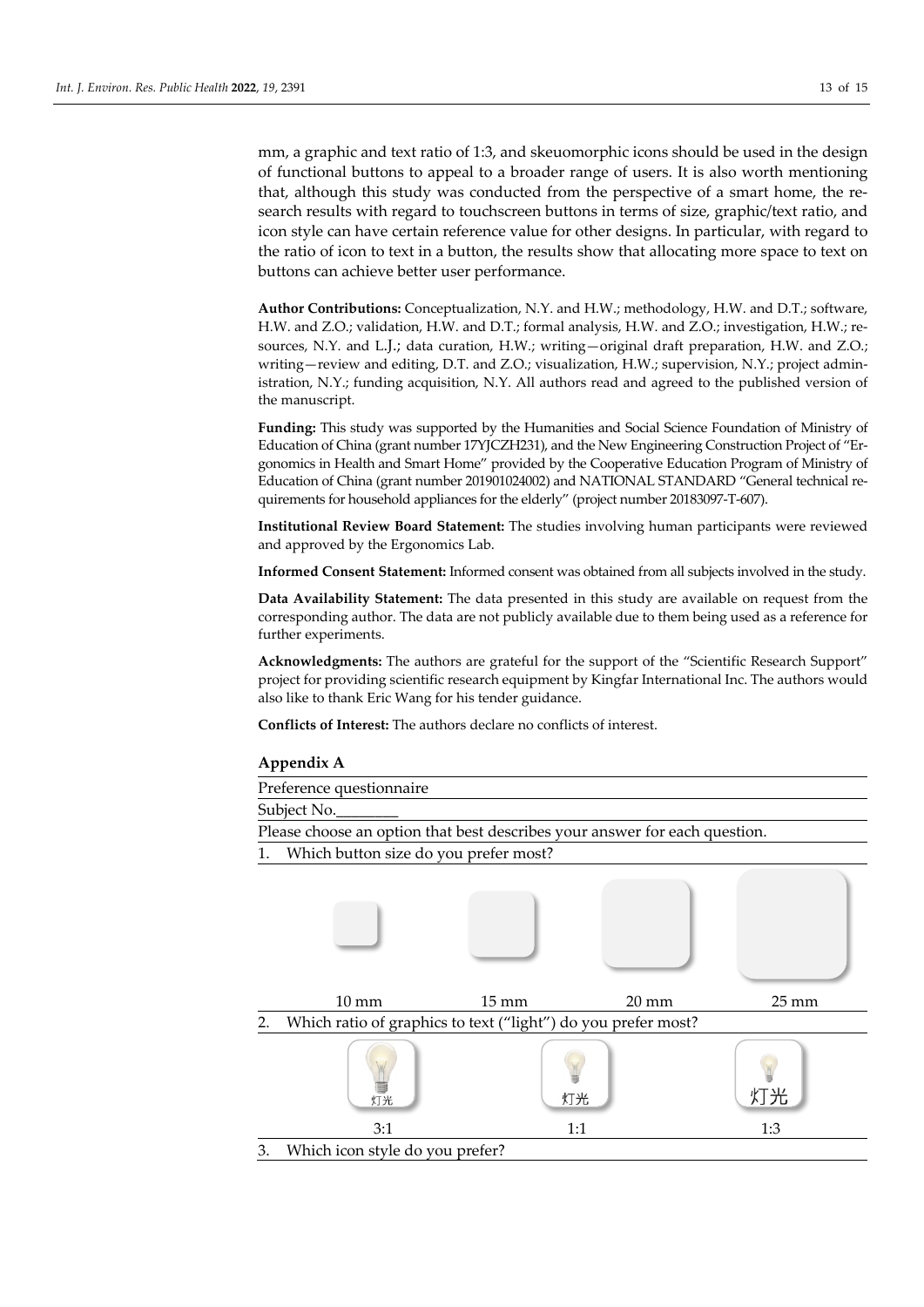

# **References**

- 1. United Nations, Department of Economic and Social Affairs (UN DESA). Population Division. World Population Prospects 2019 (ST/ESA/SER.A/408). 2019. Available online: https://population.un.org/wpp/Publications/ (accessed on 19 December 2021).
- 2. Tanjani, P.T.; Motlagh, M.E.; Moradinazar, M.; Najafi, F. The health status of the elderly population of Iran in 2012. *Arch. Gerontol. Geriatr.* **2015**, *60*, 281–287. https://doi.org/10.1016/j.archger.2015.01.004.
- 3. Harper, R. *Inside the Smart Home*; Springer; London, UK, 2006. https://doi.org/10.1007/b97527.
- 4. Sharma, S.; Wong, J. Three-button gateway smart home interface (TrueSmartface) for elderly: Design, development and deployment. *Measurement* **2020**, *149*, 106923. https://doi.org/10.1016/j.measurement.2019.106923.
- 5. Courtney, K.L.; Demiris, G.; Rantz, M.; Skubic, M. Needing smart home technologies: The perspectives of older adults in continuing care retirement communities. *Inform. Prim. Care* **2008**, *16*, 195–201. https://doi.org/10.14236/jhi.v16i3.694.
- 6. Rashidi, P.; Mihailidis, A. A Survey on Ambient-Assisted Living Tools for Older Adults. *IEEE J. Biomed. Health Inform.* **2013**, *17*, 579–590. https://doi.org/10.1109/jbhi.2012.2234129.
- 7. Portet, F.; Vacher, M.; Golanski, C.; Roux, C.; Meillon, B. Design and evaluation of a smart home voice interface for the elderly: Acceptability and objection aspects. *Pers. Ubiquitous Comput.* **2011**, *17*, 127–144. https://doi.org/10.1007/s00779-011-0470-5.
- 8. Pal, D.; Triyason, T.; Funikul, S. Smart Homes and Quality of Life for the Elderly: A Systematic Review. In Proceedings of the 2017 IEEE International Symposium on Multimedia (ISM), Taichung, Taiwan, 11–13 December 2017; pp. 413–419. https://doi.org/10.1109/ism.2017.83.
- 9. Menghi, R.; Ceccacci, S.; Gullà, F.; Cavalieri, L.; Germani, M.; Bevilacqua, R. *How Older People Who Have Never Used Touchscreen Technology Interact with a Tablet*; Lecture Notes in Computer Science; 2017; pp. 117–131.
- 10. Benko, H.; Wigdor, D. Imprecision, Inaccuracy, and Frustration: The Tale of Touch Input. In *Tabletops—Horizontal Interactive Displays*; Müller-Tomfelde, C., Ed.; Springer: London, UK, 2010; pp. 249–275.
- 11. Cho, M.; Kwon, S.; Na, N.; Suk, H.-J.; Lee, K. The Elders Preference for Skeuomorphism as App Icon Style. In Proceedings of the Proceedings of the 33rd Annual ACM Conference Extended Abstracts on Human Factors in Computing Systems, New York, NY, USA, 18–23 April 2015.
- 12. Blaynee, J.; Kreps, D.M.; Kutar, M.; Griffiths, M. Collaborative HCI and UX: Longitudinal Diary Studies as a means of Uncovering Barriers to Digital Adoption. In Proceedings of the British HCI 2016 Conference Fusion, Bournemouth, UK, 11–15 July 2016.
- 13. Chourasia, A.O.; Wiegmann, D.A.; Chen, K.B.; Irwin, C.B.; Sesto, M.E. Effect of sitting or standing on touch screen performance and touch characteristics. *Hum. Factors: J. Hum. Factors Ergon. Soc.* **2013**, *55*, 789–802. https://doi.org/10.1177/0018720812470843.
- 14. Hu, B.; Ning, X. Cervical spine biomechanics and task performance during touchscreen computer operations. *Int. J. Ind. Ergon.* **2016**, *56*, 41–50. https://doi.org/10.1016/j.ergon.2016.09.007.
- 15. Sesto, M.E.; Irwin, C.B.; Chen, K.B.; Chourasia, A.O.; Wiegmann, D.A. Effect of Touch Screen Button Size and Spacing on Touch Characteristics of Users With and Without Disabilities. *Hum. Factors J. Hum. Factors Ergon. Soc.* **2012**, *54*, 425–436. https://doi.org/10.1177/0018720811433831.
- 16. Pizzagalli, S.; Spoladore, D.; Arlati, S.; Sacco, M.; Greci, L. HIC: An interactive and ubiquitous home controller system for the smart home. In Proceedings of the 2018 IEEE 6th International Conference on Serious Games and Applications for Health (SeGAH); Institute of Electrical and Electronics Engineers (IEEE), Vienna, Austria, 16–18 May 2018; pp. 1–6.
- 17. Stojkoska, B.R.; Trivodaliev, K.V. A review of Internet of Things for smart home: Challenges and solutions. *J. Clean. Prod.* **2017**, *140*, 1454–1464. https://doi.org/10.1016/j.jclepro.2016.10.006.
- 18. Beaton, R.J.; Welman, N.; Schlam, E. Effects Of Touch Key Size And Separation On Menu-Selection Accuracy. In Proceedings of the 1985 Los Angeles Technical Symposium, SPIE, Los Angeles, CA, USA, 21 January 1985; Volume 526, p. 8.
- 19. Beringer, D.B. Target Size, Location, Sampling Point and Instructional Set: More Effects on Touch Panel Operation. In Proceedings of the Human Factors Society Annual Meeting, Orlando, FL, USA, 8–12 October 1990; Volume 34, pp. 375–379.
- 20. Tao, D.; Diao, X.; Wang, T.; Guo, J.; Qu, X. Freehand interaction with large displays: Effects of body posture, interaction distance and target size on task performance, perceived usability and workload. *Appl. Ergon.* **2021**, *93*, 103370. https://doi.org/10.1016/j.apergo.2021.103370.